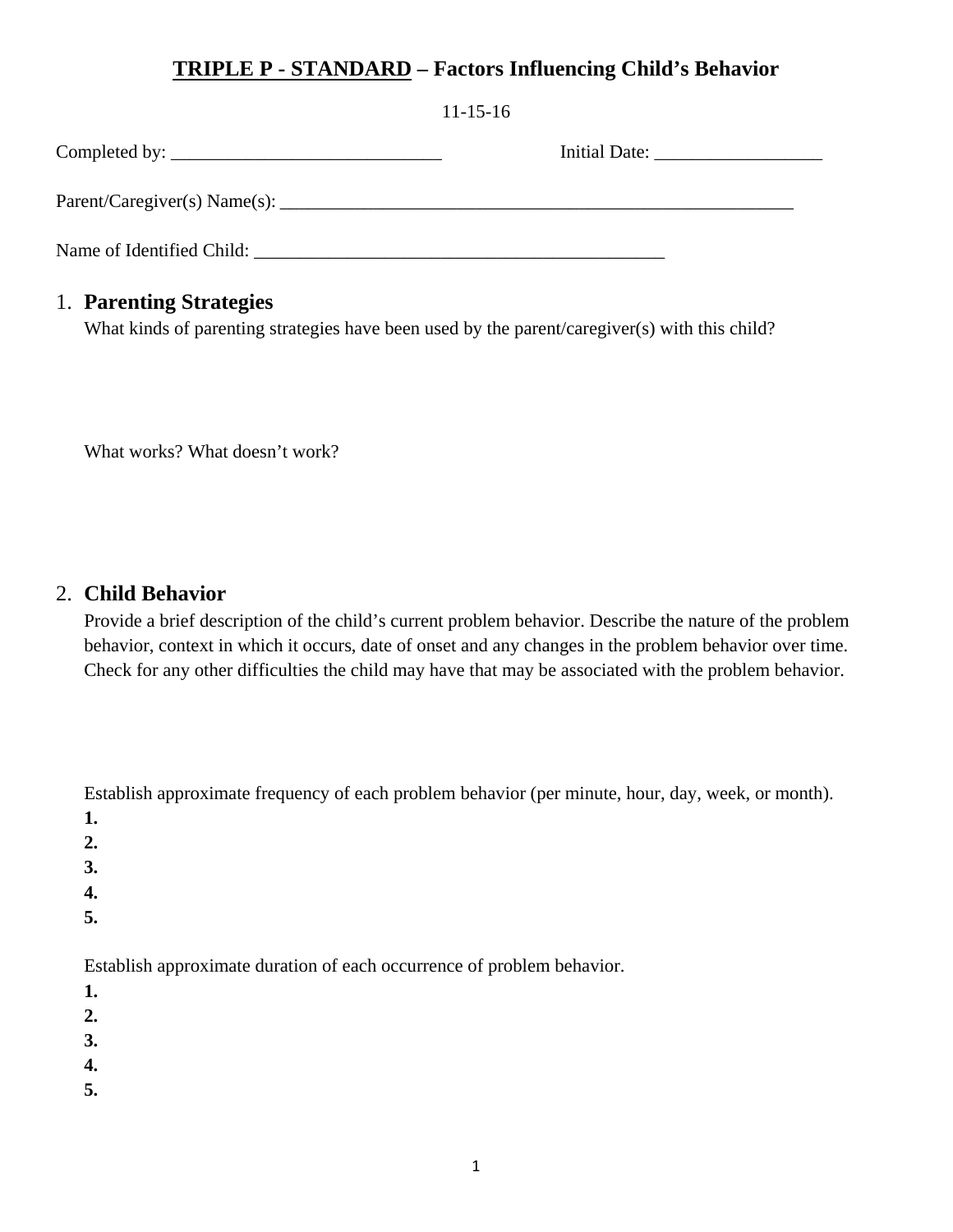#### **Parenting Strategies**

Note the kinds of parenting strategies used by the parent/caregiver(s) to deal with the problem behavior (How do the parent/caregiver(s) usually respond to the problem behavior? What works? What does not work?). If a parent/caregiver reports a specific strategy does not work, clarify exactly how they implement the strategy and in what circumstances.

# **Previous history of psychological help**

Note any previous help sought from other professional services for the child's behavior or adjustment (What kind of help was sought: Who was seen? How frequently? What was advised? What was the outcome?).

## 3. **Trauma History**

One of the factors that influences a child's behavior is any trauma your child has experienced. Even trauma from a long time ago can still be influencing your child's behavior today.

Trauma is a word to describe a scary experience that your child may have gone through in his/her life. This scary experience could have made your child feel scared, overwhelmed, anxious, depressed, confused, unmotivated, or even helpless. Each child is unique and can react differently than another child to the same traumatic experience. It can also have a negative impact on your child's behavior.

Can you think of a time when your child had an experience that may have been traumatic to him/her?

|           | NAME OF SCHOOL | <b>LOCATION</b> | <b>DATES</b> | Academic<br>Performance |
|-----------|----------------|-----------------|--------------|-------------------------|
| Preschool |                |                 |              |                         |
|           |                |                 |              |                         |
| Primary   |                |                 |              |                         |
|           |                |                 |              |                         |
|           |                |                 |              |                         |

## 4. **Educational History**

How well does the child adjust to school situations? (Circle one)

| Poorly | Fairly well | Well | Excellent |
|--------|-------------|------|-----------|
|        |             |      |           |